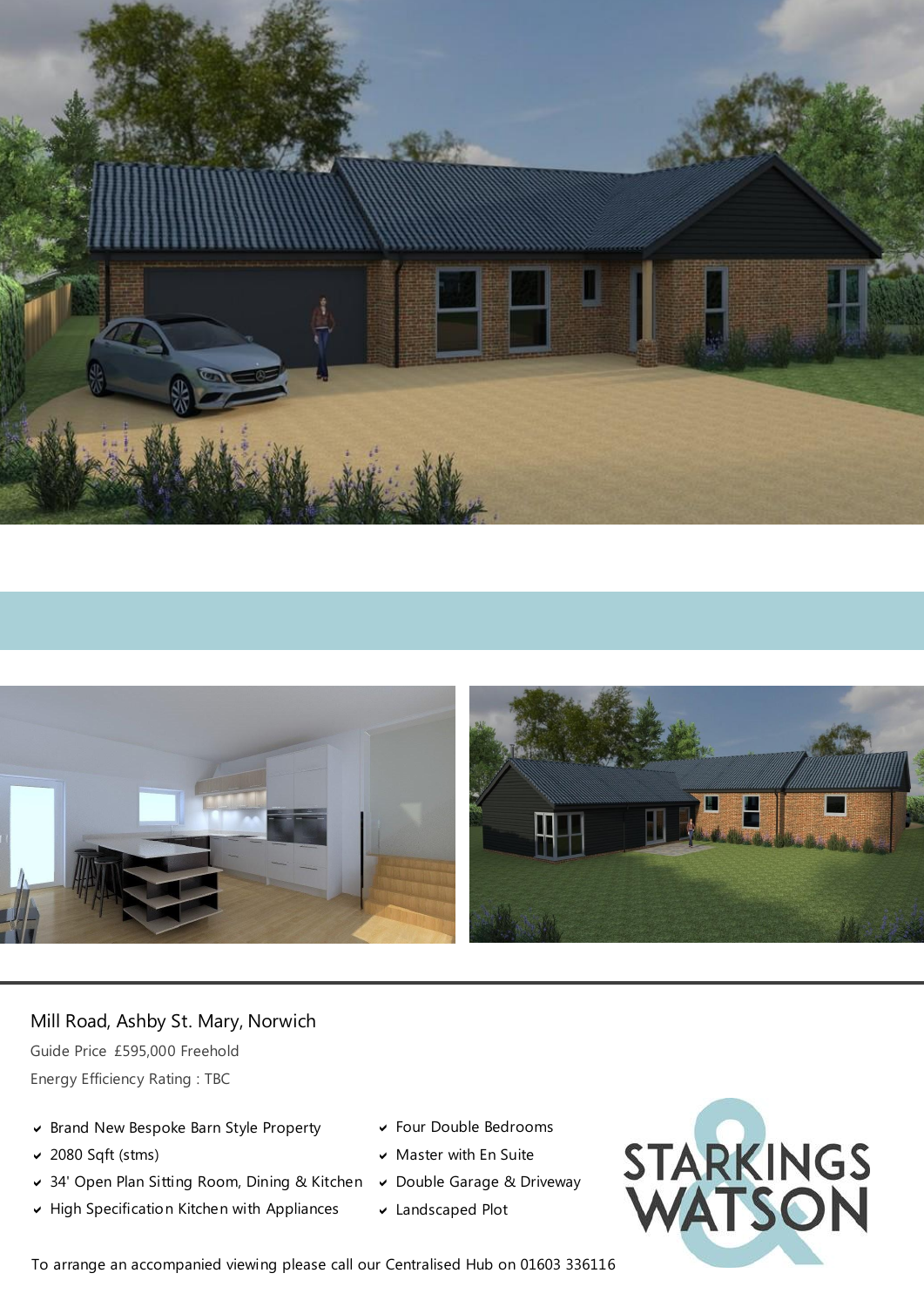These BRAND NEW detached BESPOKE BARN STYLE HOMES have been completed to the HIGHEST of SPECIFICATIONS by Fyebridge Ltd, with ATTRACTIVE VIEWS, and over 2080 Sq ft of accommodation including a 34' OPEN PLAN LIVING SPACE. Set back from the road, a LANDSCAPED DRIVEWAY offers PARKING and access to the DOUBLE GARAGE with electric door. Stepping inside a CONTEMPORARY FINISH has been achieved, with UNDER FLOOR HEATING and an Air Source Heat Pump system, and uPVC DOUBLE GLAZING with FULL HEIGHT WINDOWS to front and rear. The ENTRANCE HALL offers a WELCOMING GREETING SPACE with OAK EFFECT FLOORING, and STEPS LEADING to the OPEN PLAN sitting room with WOOD BURNING STOVE, dining area and KITCHEN with COMPOSITE WORK SURFACES and INTEGRATED SMEG APPLIANCES. A utility room, cloakroom and FAMILY BATHROOM with BATH and SHOWER lead from the main hall, with FOUR DOUBLE BEDROOMS induding the MASTER with EN SUITE. The gardens are being LANDSCAPED with PATIOS and LAWNED AREAS.

### **LOCATION**

Situated just off the A146, the rural village of Ashby St Mary is extremely convenient for access to Norwich. Some 15-20 minutes away, but with the benefits of multiple countryside walks, and the typical village amenities including a Public House, Primary School and Village Hall. The amenities are shared with the neighbouring villages which all connect, whilst Loddon which is approximately a 5-10 minute drive away has a far wider range of amenities including Doctors, Shops and High Schools.

### **DIRECTIONS**

You may wish to use your Sat-Nav (NR14 7BN), but to help you...Leave Norwich on the A146 heading South. Pass the turnings for Bramerton, Poringland and Hellington. Proceed towards Thurton, heading down the hill, tuming left on to Ashby Road, before the speed camera. The road becomes Mill Road, where the property can be found on your right hand side, indicated by our for sale board.

Set back from the road, a sweeping shingle entrance leads to a generous driveway, with ample turning space leading to the double garage. Raised beds have been created to offer an attractive outlook with planting, seeded lawn and hard standing pathways leading to the front and rear. LED spotlighting has been introduced to the front fascias, highlighting the attractive design during the evening. The solid oak front entrance porch leads to the main door.

Solidor Composite entrance door to:

### **RECEPTION HALL**

Offering a warm and welcoming entrance with oak effect luxury vinyl flooring and under floor heating under foot, uPVC double glazed window to front, telephone point, alarm control panel, thermostat heating control, doors to all bedrooms, bathrooms and utility room, loft access hatch and recessed LED spot lights, contemporary glass & solid oak staircase in an oil finish to:

### **OPEN PLAN LIVING SPACE**

34' 7" x 19' 6" (10.54m x 5.94m) Merging contemporary living with attractive garden views, this open plan space offers ample room to entertain, dine and relax. Set under a high level ceiling with recessed LED spot lights, oak effect luxury vinyl flooring extends throughout with under floor heating under foot.

## **SITTING AREA**

Centred around the free standing contemporary Contura woodburning stove and black honed granite hearth, with oak effect luxury vinyl flooring and under-floor heating, uPVC double glazed window and feature full height comer window offering a dual aspect, remote controlled lighting system, television and Cat6 network data points.

#### **DINING AREA**

Located to the middle of the room with uPVC double glazed French doors to both sides, opening up to patio areas, with oak effect luxury vinyl flooring and under-floor heating.

### **KITCHEN/BREAKFAST AREA**

Offering a high specification stylish 'Masterclass' kitchen with a fitted range of wall and base level units finished in Sutton Scotts Grey & Madoc Mayfield Oak with handles, with composite work surfaces, and insert 'Smeg' one and a half bowl sink with contemporary chrome mixer tap, coloured glass splash backs, inset 'Smeg' four zone electric induction hob with extractor fan, built-in 'Smeg' Linea Pyrolytic Multi Oven and 'Smeg' Linea Combination Oven, oak effect luxury vinyl flooring with under floor hearting, integrated 'Smeg' warming drawer, fridge, freezer and dishwasher, integrated wine cooler, built-in breakfast bar, integrated waste bin with recycling facility, uPVC double glazed windows to side x2.

## **UTILITY ROOM**

8' 3" x 6' 6" (2.51m x 1.98m) Offering a fitted range of wall and base level units with oak wood work surfaces, and inset 'Smeg' stainless steel sink and drainer unit with contemporary chrome mixer tap, space for washing machine and tumble dryer, oak effect luxury vinyl flooring with under-floor heating, uPVC double glazed window to rear, electric fuse box, under floor heating controls, water softener, thermostat heating control, recessed LED spot lights.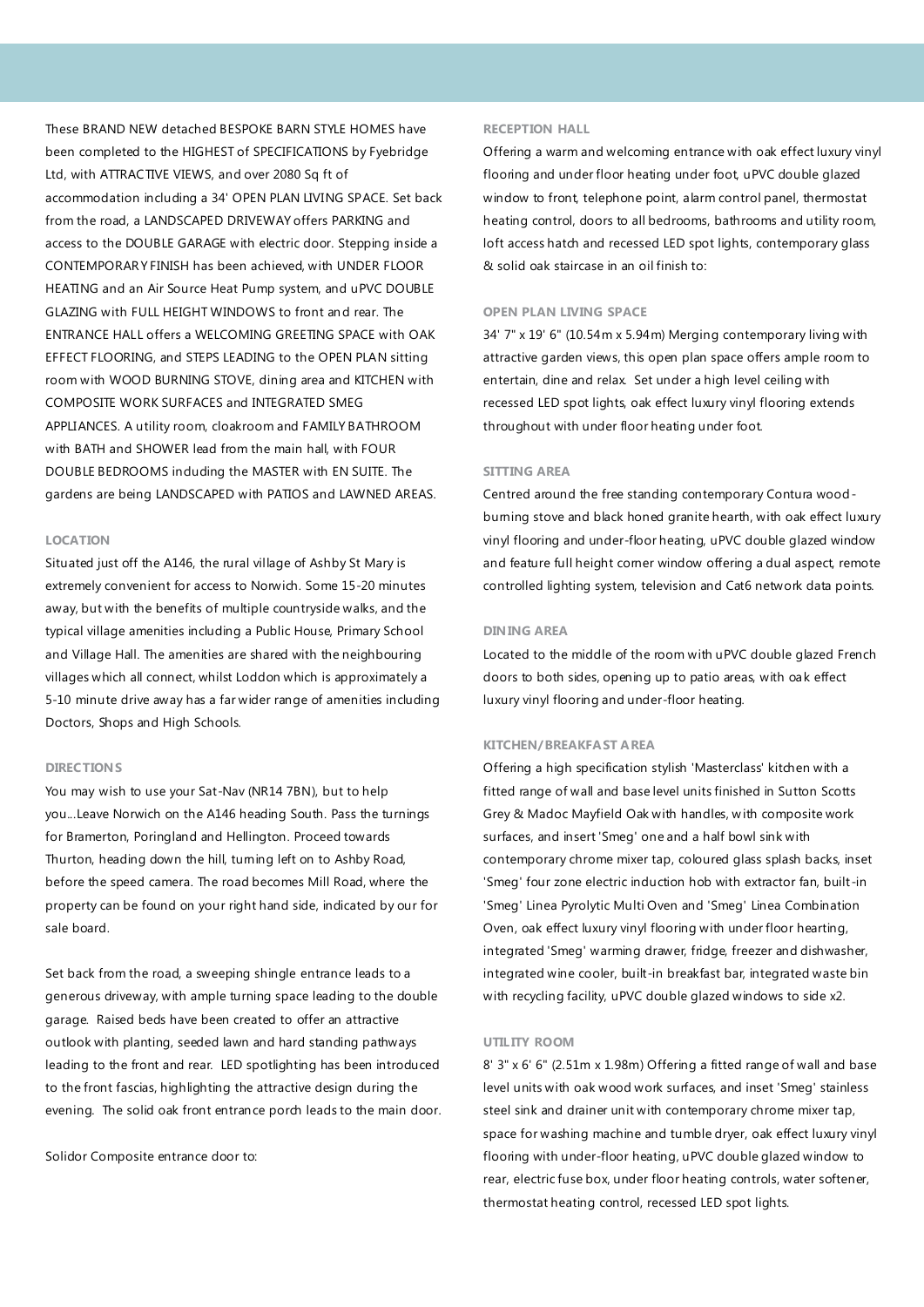# **BEDROOM/STUDY**

10' 4" x 10' 2" (3.15m x 3.1m) Luxury fitted carpet with under-floor heating, uPVC double glazed full height windows to rear overlooking the patio and gardens, high level television point and Cat6 network data point, thermostat heating control.

## **MASTER BEDROOM**

19' 2" x 12' 2" Max. (5.84m x 3.71m) Luxury fitted carpet with under floor heating, uPVC double glazed full height windows to front x2 overlooking the driveway and front gardens, high level television point and Cat6 network data point, thermostat heating control, door to:

# **EN SUITE**

Frontline three piece contemporary suite with soft matt white fumiture comprising low level W.C with hidden cistem, hand wash basin set within vanity unit with storage drawers and mixer tap, double shower cubicle with Mira digitally controlled twin head rainfall shower with warm up mode, Silvabirch porcelain tiled splash backs and flooring with under-floor heating, wall mounted back-lit vanity mirror, uPVC obscure double glazed window to front, chrome heated towel rail, recessed LED spot lights and extractor fan.

### **DOUBLE BEDROOM**

14' 10" x 9' 9" (4.52m x 2.97m) Luxury fitted carpet with under-floor heating, uPVC double glazed full height windows to side overlooking the gardens, high level television point and Cat6 network data point, thermostat heating control.

### **CLOAKROOM**

Frontline two piece suite with walnut furniture comprising low level W.C with hidden cistem, hand wash basin set within vanity unit with storage drawers and mixer tap, tiled splash backs, oak effect lu xury vinyl flooring with under-floor heating, extractor fan.

# **FAMILY BATHROOM**

Frontline four piece contemporary suite with soft matt white fumiture comprising low level W.C with hidden cistem, hand wash basin set within vanity unit with storage drawers and mixer tap, double ended panelled bath with mixer tap, double shower cubicle with Mira digitally controlled twin head rainfall shower with warm up mode, contemporary Mokara porcelain tiled splash backs and flooring with under-floor heating, wall mounted back-lit vanity mirror, uPVC obscure double glazed window to side, chrome heated towel rail, recessed LED spot lights and extractor fan.

### **DOUBLE BEDROOM**

14' 10" x 13' (4.52m x 3.96m) Luxury fitted carpet with under-floor heating, uPVC double glazed window and feature full height corner window offering a dual aspect, high level television point and Cat6 network data point, thermostat heating control.

### **OUTSIDE REAR**

The rear garden will be fully landscaped, offering a generous patio leading from the open plan sitting room. The patio offers attractive views across the garden, which offers a central lawn wrapping around the property. Raised beds and a high level wall separate the two properties, with access leading to the front and side. Potential exists to introduce further planting, whilst trees can be found to the opposite boundary, creating a fantastic wildlife garden. Outside power and water supplies are installed.

#### **DOUBLE GARAGE**

18' 9" x 18' 0" (5.72m x 5.49m) Electric up and over door to front, uPVC double glazed window to rear, uPVC double glazed door to side, power and lighting.

#### **AGENTS NOTE**

Construction Notes

- Exterior is a mix of Vandersanden Cottage Mix bricks and black timber cladding.

- Traditional construction of brick & blockwork wall, cavity filled with mineral wool insulation.

- Roof tiles are Sandtoft Neo Antique Slate clay pantiles.
- Brett Martin Cast Iron Style uPVC guttering & rainwater pipes.
- Deceuninck uPVC Flush Sash double glazed windows in Agate Grey outside/white inside with satin fumiture.
- Residence R9 uPVC double glazed French doors & garage side door in Painswick Grey outside/white inside.
- The property uses a private Klargester.

#### Electronics Notes

- Pre-wiring for customer's own connection for Sky to Living Room area & all bedrooms.

- Pre-wiring for customer's own connection for Sonos speakers to Kitchen/Dining/Living space & all bedrooms.

- Cat6 Cabling for a home network

- Wise Scene remote controls to the Kitchen/Dining/Living space. These wireless dimming lighting controls can be used to create a number of moods/scenes, and with the addition of a Wise 'Daisy' wi fi box (available separately), can be operated from a smartphone both at home and remotely.

#### Heating Notes

- Mitsubishi Ecodan Air Source Heat Pump serving all hot water & under floor heating.